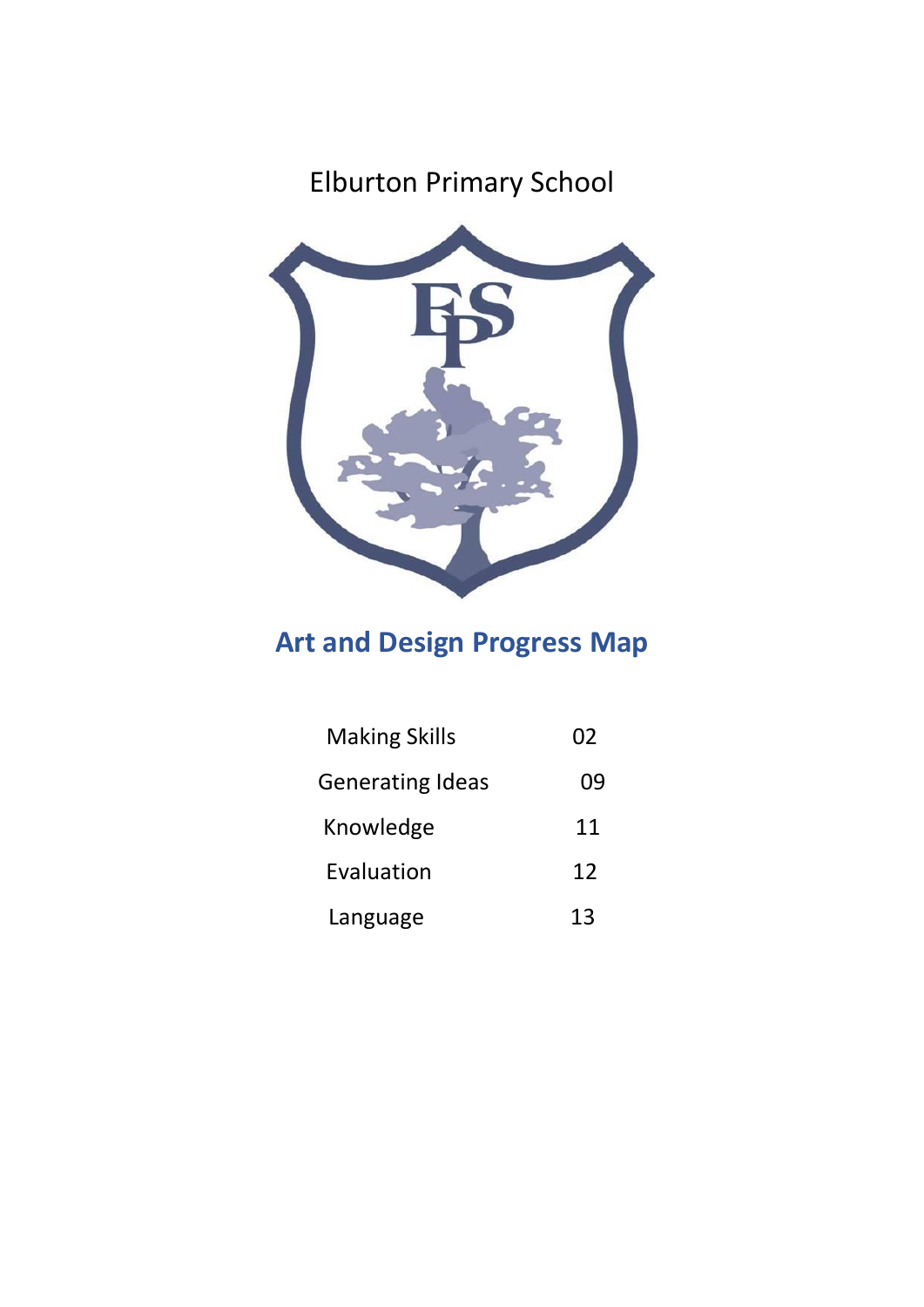|                                                  | Making Skills (Procedural Knowledge): Drawing                                                                                                           |
|--------------------------------------------------|---------------------------------------------------------------------------------------------------------------------------------------------------------|
| Year 1                                           | Explore mark making, experiment with drawing lines and use 2D shapes to draw.                                                                           |
| By the end of year 1 pupils                      | • Formal Elements: Lesson 2: Exploring Line                                                                                                             |
| will have had the                                | · Formal Elements: Lesson 3: Making Waves                                                                                                               |
| opportunity to:                                  | · Landscapes Lesson 1: Seaside Landscape                                                                                                                |
|                                                  | · Sculptures & Collages: Lesson 2: Junk Model Animals                                                                                                   |
| Year <sub>2</sub>                                | Explore drawing techniques, begin to apply tone to describe form, develop skill and control                                                             |
| By the end of year 1 pupils                      | with a range of drawing materials.                                                                                                                      |
| will have had the                                | • Art & Design Skills: Lesson 1: Drawing for Fun                                                                                                        |
| opportunity to:                                  | • Art & Design Skills: Lesson 2: Drawing Shading                                                                                                        |
|                                                  | . Human Form: Lesson 2: Skulls                                                                                                                          |
| Year <sub>3</sub>                                | • Human Form: Lesson 4: Opie Style Portraits                                                                                                            |
|                                                  | Develop drawing skills by drawing from direct observation, applying and using geometry and<br>tonal shading when drawing. Use a range of drawing media. |
| By the end of year 1 pupils<br>will have had the | • Formal Elements: Shape 1: Seeing Simple Shapes                                                                                                        |
|                                                  | • Formal Elements: Shape 2: Geometry                                                                                                                    |
| opportunity to:                                  | • Formal Elements: Tone: Four Rules of Shading                                                                                                          |
|                                                  | • Formal Elements: Tone: Shading from Light to Dark                                                                                                     |
|                                                  | • Art & Design Skills: Craft & Design 1: Craft Puppets                                                                                                  |
|                                                  | • Art & Design Skills: Craft & Design 2: Sock Puppets                                                                                                   |
|                                                  | • Art & Design Skills: Craft & Design 3: Shadow Puppets                                                                                                 |
|                                                  | • Art & Design Skills: Drawing: My Toy Story                                                                                                            |
|                                                  | . Art & Design Skills: Learning about Carl Giles                                                                                                        |
|                                                  | · Prehistoric Art: Lesson 1: Exploring Prehistoric Art                                                                                                  |
|                                                  | · Prehistoric Art: Lesson 2: Charcoal Animals                                                                                                           |
| Year 4                                           | Draw still life from observation and for mark making. Further develop understanding of                                                                  |
| By the end of year 1 pupils                      | geometry and mathematical proportion when drawing.                                                                                                      |
| will have had the                                | • Formal Elements: Texture 1: Charcoal Mark Making                                                                                                      |
| opportunity to:                                  | • Formal Elements: Pattern 2: Reflection & Symmetry                                                                                                     |
|                                                  | · Formal Elements: Pattern 3: Flower of Life                                                                                                            |
|                                                  | . Art & Design Skills: Drawing: Still Life                                                                                                              |
| Year <sub>5</sub>                                | Further develop drawing from observation. Draw using perspective, mathematical processes,                                                               |
| By the end of year 1 pupils                      | design, detail and line.                                                                                                                                |
| will have had the                                | • Formal Elements: Lesson 1: House Drawing • Formal Elements: Lesson 3: Hundertwasser                                                                   |
| opportunity to:                                  | House                                                                                                                                                   |
|                                                  | · Formal Elements: Lesson 5: Monument                                                                                                                   |
|                                                  | . Art & Design Skills: Packaging Collage 1                                                                                                              |
|                                                  | . Art & Design Skills: Packaging Collage 2                                                                                                              |
|                                                  | • Art & Design Skills: Drawing: Picture the Poet                                                                                                        |
|                                                  | • Art & Design Skills: Drawing: A Walking Line                                                                                                          |
|                                                  | . Art & Design Skills: Little Inventors                                                                                                                 |
|                                                  | . Design For A Purpose: Lesson 1: Coat of Arms<br>· Design For A Purpose: Lesson 2: Designing Space                                                     |
|                                                  | • Design For A Purpose: Lesson 3: Changing Spaces                                                                                                       |
|                                                  | . Design For A Purpose: Lesson 4: What's in a Name?                                                                                                     |
| Year <sub>6</sub>                                | Learn and apply new drawing techniques such as negative drawing, chiaroscuro, expression,                                                               |
| By the end of year 1 pupils                      | sketching and still life.                                                                                                                               |
| will have had the                                | • Art & Design Skills: Drawing: Zentangle Patterns                                                                                                      |
| opportunity to:                                  | · Make My Voice Heard: Lesson 1: Graffiti Artists' Tag                                                                                                  |
|                                                  | • Make My Voice Heard: Lesson 2: Kathe Kollwitz                                                                                                         |
|                                                  | · Make My Voice Heard: Lesson 3: Guernica 1- Pablo Picasso                                                                                              |
|                                                  | · Still Life: Lesson 1: Composition                                                                                                                     |
|                                                  | · Still Life: Lesson 2: Charcoal                                                                                                                        |
|                                                  | · Still Life: Lesson 3: Negative Medium                                                                                                                 |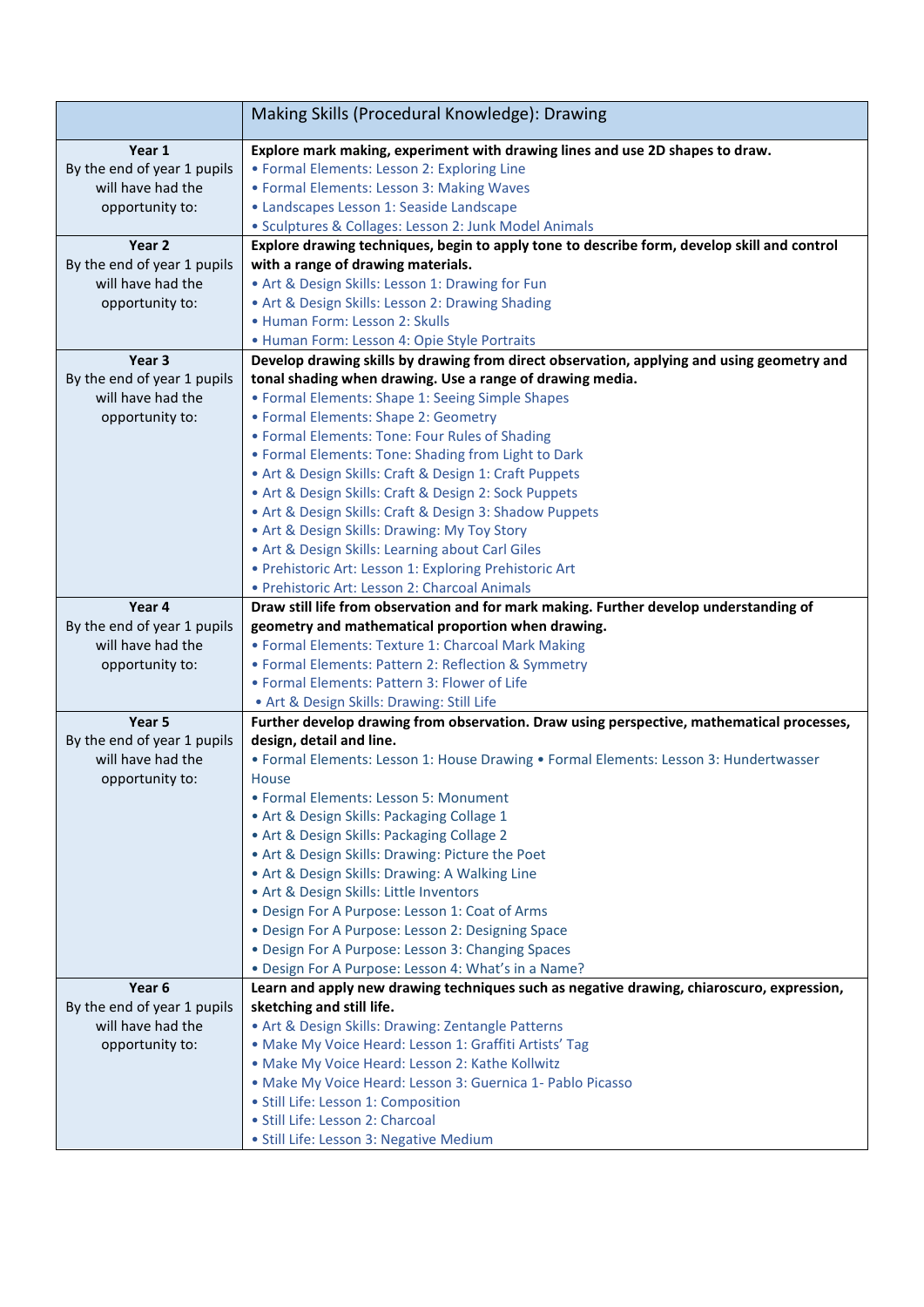|                             | Making Skills (Procedural Knowledge): Painting                                               |
|-----------------------------|----------------------------------------------------------------------------------------------|
| Year 1                      | Develop skill and control when painting. Paint with expression.                              |
| By the end of year 1 pupils | • Landscapes using different media: Lesson 3: Shades and Colours of the sea                  |
| will have had the           | • Landscapes: Lesson 4: Painting Over Texture                                                |
| opportunity to:             | • Landscapes: Lesson 5: Beach Collage                                                        |
| Year <sub>2</sub>           | Further improve skill and control when painting. Paint with creativity and expression.       |
| By the end of year 1 pupils | • Art & Design Skills: Lesson 6: Painting a Rollercoaster Ride                               |
| will have had the           |                                                                                              |
| opportunity to:             |                                                                                              |
| Year <sub>3</sub>           | Increase skill and control when painting. Apply greater expression and creativity to own     |
| By the end of year 1 pupils | paintings.                                                                                   |
| will have had the           | • Art & Design Skills: Craft & Design 1: Craft Puppets                                       |
| opportunity to:             | • Art & Design Skills: Craft & Design 2: Sock Puppets                                        |
|                             | • Art & Design Skills: Craft & Design 3: Shadow Puppets                                      |
|                             | • Art & Design Skills: Painting: Tints & Shades                                              |
|                             | • Prehistoric Art: Lesson 3: Prehistoric Palette                                             |
|                             | • Prehistoric Art: Lesson 4: Painting on the Cave Wall                                       |
|                             | • Prehistoric Art: Lesson 5: Hands on a Cave Wall                                            |
| Year 4                      | Develop skill and control when painting. Paint with expression. Analyse painting by artists. |
| By the end of year 1 pupils | • Art & Design Skills: Painting: Paul Cezanne                                                |
| will have had the           | • Every Picture Tells a Story: Lesson 1: My Parents, David Hockney                           |
| opportunity to:             | • Every Picture Tells a Story: Lesson 2: The Dance, Paula Rego                               |
|                             | • Every Picture Tells a Story: Lesson 3: Table for Ladies, Edward Hopper                     |
|                             | · Every Picture Tells a Story: Lesson 4: Children's Games, Pieter Breughel                   |
|                             | • Every Picture Tells a Story: Lesson 5: Abstract Art, Fiona Rae                             |
| Year 5                      | Control brush strokes and apply tints and shades when painting. Paint with greater skill and |
| By the end of year 1 pupils | expression.                                                                                  |
| will have had the           | • Formal Elements: Lesson 3: Hundertwasser House                                             |
| opportunity to:             | . Art & Design Skills: Packaging Collage 2                                                   |
| Year <sub>6</sub>           | Paint with greater skill and control, applying tonal techniques and more complex colour      |
| By the end of year 1 pupils | theory to own work.                                                                          |
| will have had the           | • Art & Design Skills: Painting: Impressionism                                               |
| opportunity to:             | · Make My Voice Heard: Lesson 4: Picasso Guernica 2                                          |
|                             | · Still Life: Lesson 4: Colour                                                               |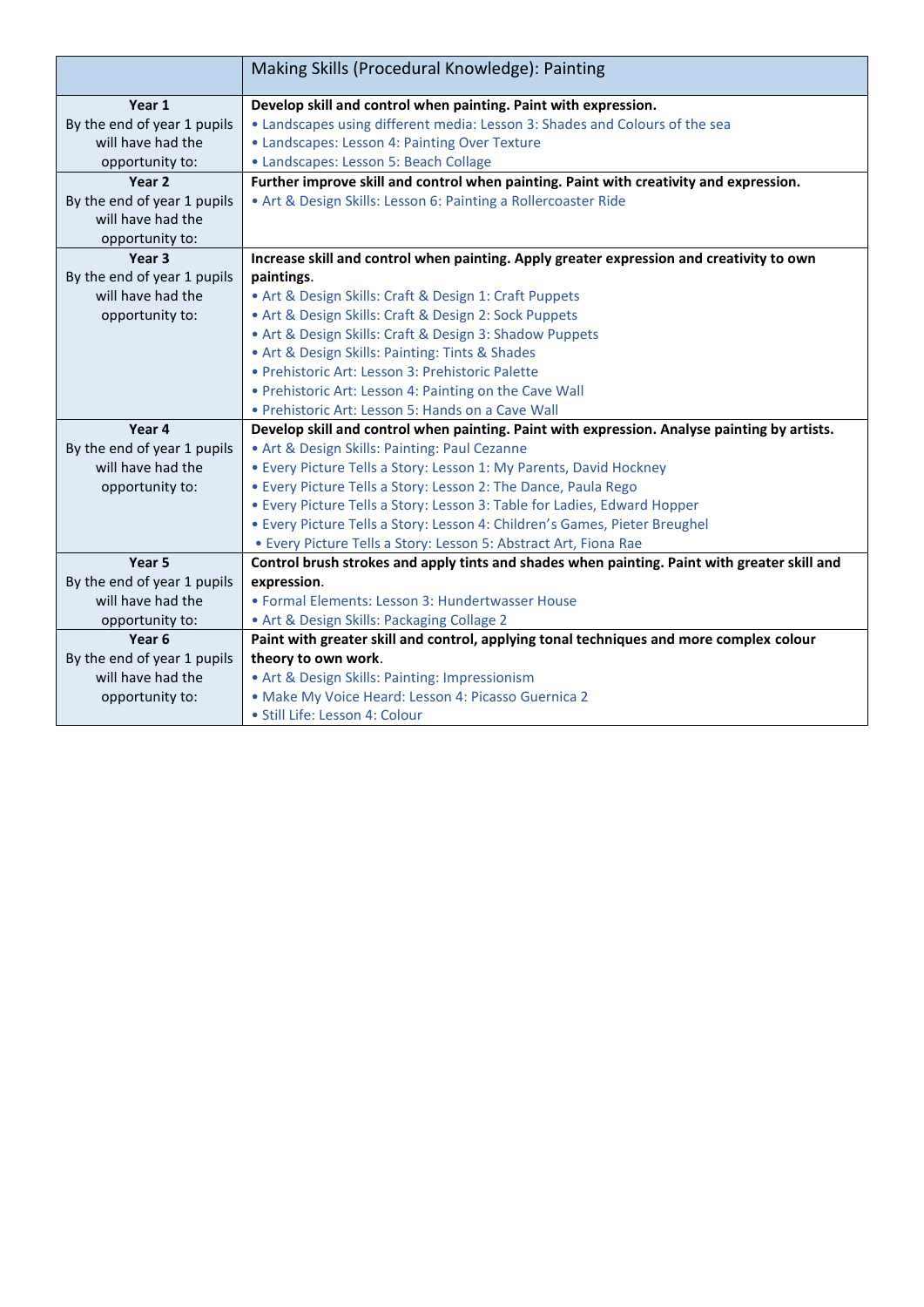|                             | Making Skills (Procedural Knowledge): Craft, design, materials and techniques                |
|-----------------------------|----------------------------------------------------------------------------------------------|
| Year 1                      | Learn a range of materials and techniques such as clayetching, printing and collage.         |
| By the end of year 1 pupils | • Formal Elements: Lesson 1: Abstract Compositions                                           |
| will have had the           | · Landscapes: Lesson 1: Seaside Landscape                                                    |
| opportunity to:             | • Landscapes: Lesson 5: Beach Collage • Sculptures & Collages: Lessons 1-5                   |
| Year <sub>2</sub>           | Use a range of materials to design and make products including craft, weaving, printmaking,  |
| By the end of year 1 pupils | sculpture and clay.                                                                          |
| will have had the           | • Art & Design Skills: Craft: Clay                                                           |
| opportunity to:             | • Art & Design Skills: Design: Clarice Cliff Plates                                          |
|                             | • Art & Design Skills: Weaving a Picture                                                     |
|                             | • Human Form: Lesson 3: Making Faces                                                         |
|                             | • Human Form: Lesson 5: Clothes Peg Figures                                                  |
| Year 3                      | Use materials such as paper weaving, tie dying, sewing and other craft skills to design and  |
| By the end of year 1 pupils | make products.                                                                               |
| will have had the           | • Formal Elements: Shape 3: Working with Wire                                                |
| opportunity to:             | • Art & Design Skills: Craft & Design 1: Craft Puppets                                       |
|                             | • Art & Design Skills: Craft & Design 2: Sock Puppets                                        |
|                             | • Art & Design Skills: Craft & Design 3: Shadow Puppets                                      |
|                             | · Prehistoric Art: Lesson 3: Prehistoric Palette                                             |
| Year 4                      | Make art from recycled materials, create sculptures, print and create using a range of       |
| By the end of year 1 pupils | materials. Learn how to display and present work.                                            |
| will have had the           | • Formal Elements: Texture and Pattern: Playdough Printing                                   |
| opportunity to:             | • Formal Elements: Pattern 1: Stamp Printing                                                 |
|                             | . Art & Design Skills: The Work of a Curator                                                 |
|                             | • Art & Design Skills: Design: Optical Illusions                                             |
|                             | . Art & Design Skills: Design: Willow Pattern                                                |
|                             | • Art & Design Skills: Craft: Soap Sculptures                                                |
| Year <sub>5</sub>           | Create mixed media art using found and reclaimed materials. Select materials for a purpose.  |
| By the end of year 1 pupils | • Formal Elements: Lesson 2: House Monoprints                                                |
| will have had the           | • Formal Elements: Lesson 4: Be an Architect                                                 |
| opportunity to:             | • Formal Elements: Lesson 5: Monument                                                        |
|                             | • Design For Purpose: Lesson 1: Coat of Arms                                                 |
|                             | · Design For Purpose: Lesson 2: Designing Spaces                                             |
|                             | • Design For Purpose: Lesson 3: Changing Spaces                                              |
|                             | • Design For Purpose: Lesson 4: What's in a Name?                                            |
| Year 6                      | Create photomontages, make repeat patterns using printing techniques, create digital art and |
| By the end of year 1 pupils | 3D sculptural forms.                                                                         |
| will have had the           | . Art & Design Skills: Craft: Zentangle Printing                                             |
| opportunity to:             | • Art & Design Skills: Design: Making a Hat                                                  |
|                             | · Make My Voice Heard: Lesson 5: Clay Sculpture                                              |
|                             | · Make My Voice Heard: Lesson 1: Graffiti Artists' Tag                                       |
|                             | • Still Life: Lesson 5: Assembling the Memory Box                                            |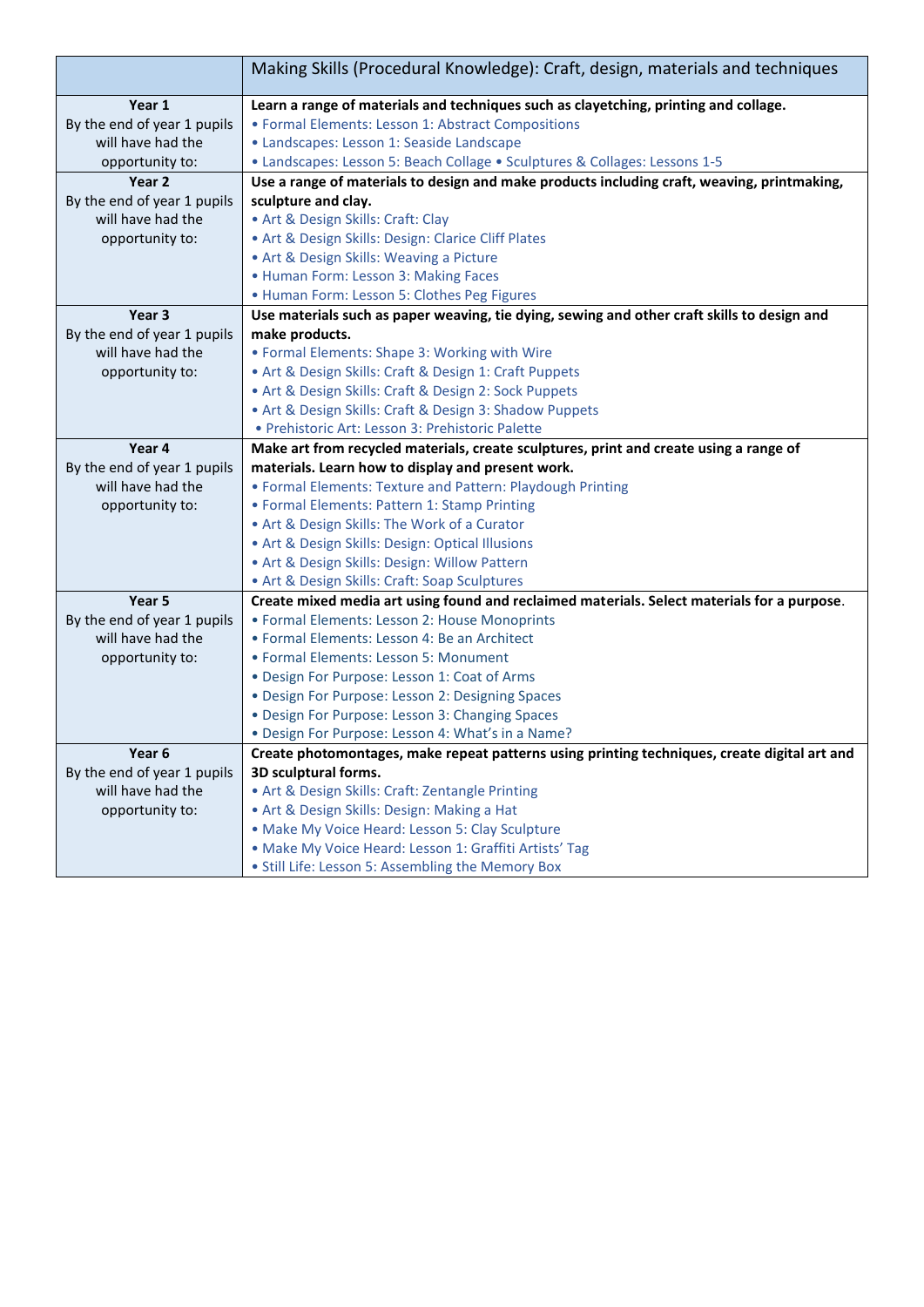| Knowing and applying the<br>formal elements | Making Skills (Procedural Knowledge): Colour                                                 |
|---------------------------------------------|----------------------------------------------------------------------------------------------|
| Year 1                                      | Remember the primary colours and how to mix them to create secondary colours. Create         |
| By the end of year 1 pupils                 | shades of a colour and choose and justify colours for purpose.                               |
| will have had the                           | • Formal Elements: Lesson 4: Making Colours                                                  |
| opportunity to:                             | • Formal Elements: Lesson 5: Painting with Colour                                            |
|                                             | • Landscapes: Lesson 4: Painting Over Texture                                                |
| Year 2                                      | Mix, apply and refine colour mixing for purpose using wet and dry media. Describe their      |
| By the end of year 1 pupils                 | colour selections.                                                                           |
| will have had the                           | • Formal Elements: Lesson 4: 3D Colour Drawings                                              |
| opportunity to:                             |                                                                                              |
| Year <sub>3</sub>                           | Increase awareness and understanding of mixing and applying colour, including use of natural |
| By the end of year 1 pupils                 | pigments. Use aspects of colour such as tints and shades, for different purposes.            |
| will have had the                           | • Art & Design Skills: Craft & Design 1: Craft Puppets                                       |
| opportunity to:                             | • Art & Design Skills: Craft & Design 2: Sock Puppets                                        |
|                                             | • Art & Design Skills: Craft & Design 3: Shadow Puppets                                      |
|                                             | • Art & Design Skills: Painting: Tints & Shades                                              |
|                                             | • Art & Design Skills: Drawing: My Toy Story                                                 |
|                                             | · Prehistoric Art: Lesson 3: Prehistoric Palette                                             |
| Year 4                                      | Analyse and describe colour and painting techniques in artists work. Manipulate colour for   |
| By the end of year 1 pupils                 | print.                                                                                       |
| will have had the                           | • Art & Design Skills: Painting: Paul Cezanne                                                |
| opportunity to:                             | • Every Picture Tells a Story: Lesson 1: My Parents, David Hockney                           |
|                                             | . Every Picture Tells a Story: Lesson 2: The Dance, Paula Rego                               |
|                                             | • Every Picture Tells a Story: Lesson 3: Table for Ladies, Edward Hopper                     |
|                                             | · Every Picture Tells a Story: Lesson 4: Children's Games, Pieter Breughel                   |
|                                             | • Every Picture Tells a Story: Lesson 5: Abstract Art, Fiona Rae                             |
| Year 5                                      | Select and mix more complex colours to depict thoughts and feelings.                         |
| By the end of year 1 pupils                 | • Formal Elements: Lesson 3: Hundertwasser House                                             |
| will have had the                           |                                                                                              |
| opportunity to:                             |                                                                                              |
| Year 6                                      | Mix and apply colours to represent still life objects from observation. Express feelings and |
| By the end of year 1 pupils                 | emotions through colour. Study colours used by Impressionist painters.                       |
| will have had the                           | • Art & Design Skills: Painting: Impressionism                                               |
| opportunity to:                             | • Art & Design Skills: Learning about the work of Edward Hopper                              |
|                                             | · Still Life: Lesson 4: Colour                                                               |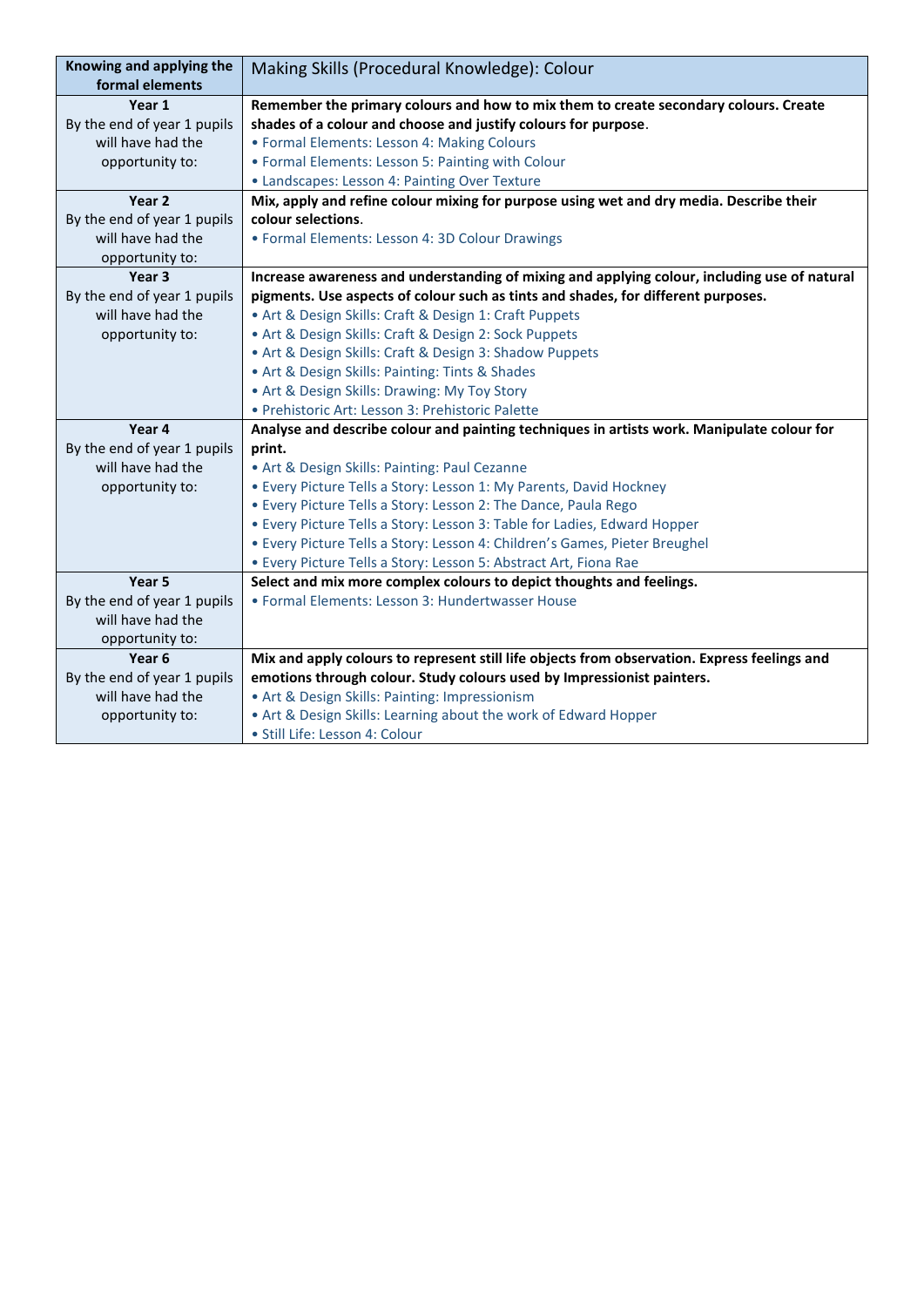| Knowing and applying the    | Making Skills (Procedural Knowledge): Form                                                     |
|-----------------------------|------------------------------------------------------------------------------------------------|
| formal elements             |                                                                                                |
| Year 1                      | Learn about form and space through making sculptures and developing language. • Art &          |
| By the end of year 1 pupils | Design Skills: Experimenting with Media                                                        |
| will have had the           | • Sculptures & Collages: Lesson 1: Snail Sculptures                                            |
| opportunity to:             | · Sculptures & Collages: Lesson 2: Junk Model Animals                                          |
|                             | · Sculptures & Collages: Lesson 4: Giant Spider Model Part 1                                   |
|                             | • Sculptures & Collages: Lesson 5: Giant Spider Model Part 2                                   |
| Year <sub>2</sub>           | Extend their practical ability to create 3D sculptural forms and begin to understand how to    |
| By the end of year 1 pupils | represent form when drawing.                                                                   |
| will have had the           | · Human Form: Lesson 1: Human Alphabet                                                         |
| opportunity to:             |                                                                                                |
| Year 3                      | Further develop their ability to describe 3D form in a range of materials, including drawing.  |
| By the end of year 1 pupils | • Art & Design Skills: Craft & Design 1: Craft Puppets                                         |
| will have had the           | • Art & Design Skills: Craft & Design 2: Sock Puppets                                          |
| opportunity to:             | • Art & Design Skills: Craft & Design 3: Shadow Puppets                                        |
|                             | • Art & Design Skills: Painting: Tints & Shades                                                |
| Year 4                      | Develop their ability to describe and model form in 3D using a range of materials. Analyse and |
| By the end of year 1 pupils | describe how artists use and apply form in their work.                                         |
| will have had the           | • Art & Design Skills: Craft: Soap Sculptures                                                  |
| opportunity to:             | • Every Picture Tells a Story: Lesson 1: My Parents, David Hockney                             |
|                             | . Every Picture Tells a Story: Lesson 2: The Dance, Paula Rego                                 |
|                             | • Every Picture Tells a Story: Lesson 3: Table for Ladies, Edward Hopper                       |
|                             | · Every Picture Tells a Story: Lesson 4: Children's Games, Pieter Breughel                     |
| Year 5                      | Further extend their ability to describe and model form in 3D using a range of materials.      |
| By the end of year 1 pupils |                                                                                                |
| will have had the           |                                                                                                |
| opportunity to:             |                                                                                                |
| Year <sub>6</sub>           | Express and articulate a personal message through sculpture. Analyse and study artists' use of |
| By the end of year 1 pupils | form.                                                                                          |
| will have had the           | • Art & Design Skills: Learning about the work of Edward Hopper                                |
| opportunity to:             | • Art & Design Skills: Design: Making a Hat                                                    |
|                             | · Make My Voice Heard: Lesson 5: Clay Sculpture                                                |
|                             | • Still Life: Lesson 2: Charcoal                                                               |
|                             | · Still Life: Lesson 3: Negative Medium                                                        |
|                             | · Still Life: Lesson 5: Assembling the Memory Box                                              |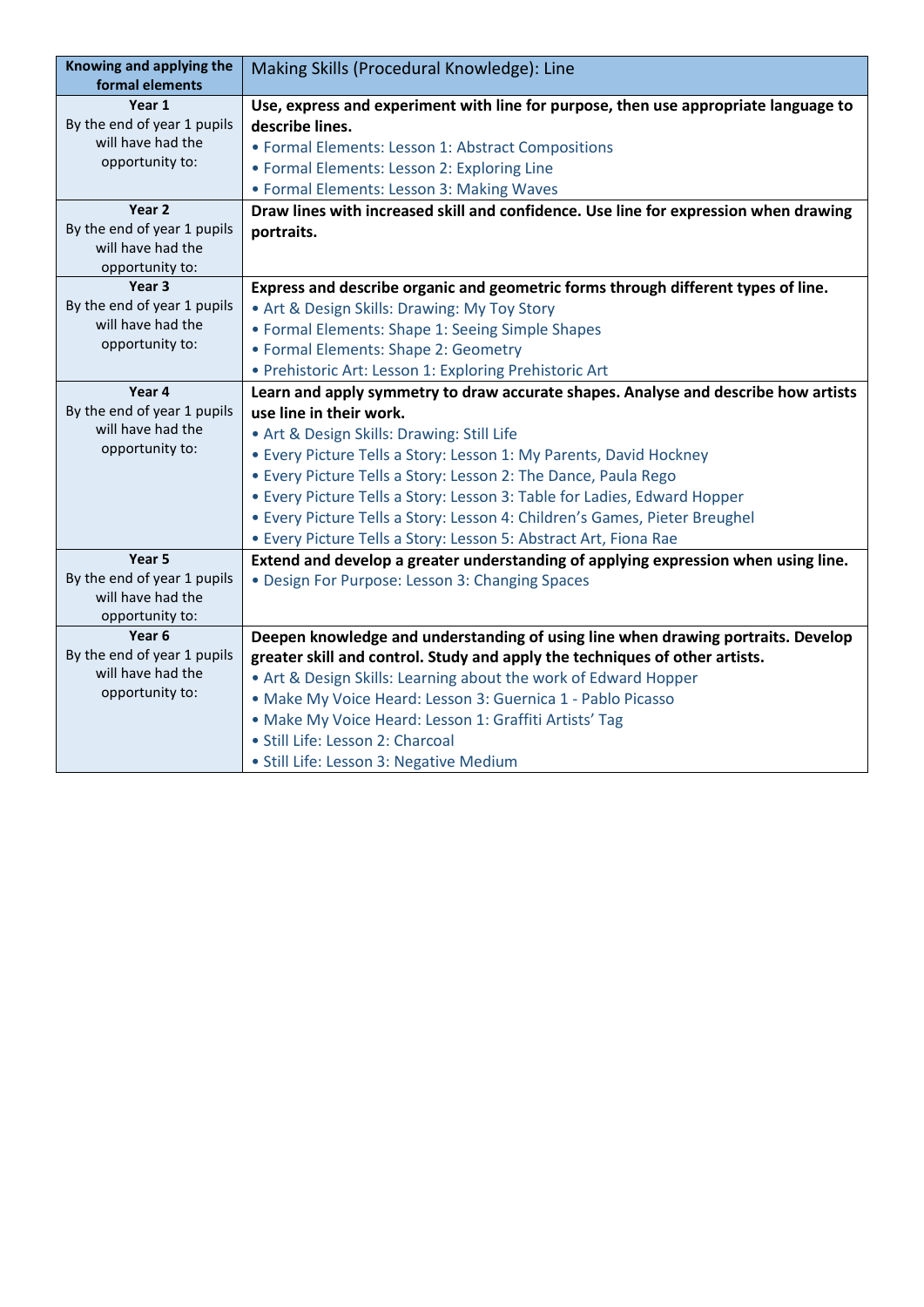| Knowing and applying the<br>formal elements      | Making Skills (Procedural Knowledge): Pattern                                                                       |
|--------------------------------------------------|---------------------------------------------------------------------------------------------------------------------|
| Year 1                                           | Understand patterns in nature, design and make patterns in a range of materials.                                    |
| By the end of year 1 pupils                      | • Sculptures & Collages: Lesson 1: Snail Sculptures                                                                 |
| will have had the                                |                                                                                                                     |
| opportunity to:                                  |                                                                                                                     |
| Year <sub>2</sub>                                | Learn a range of techniques to make repeating and non-repeating patterns. Identify natural                          |
| By the end of year 1 pupils                      | and man-made patterns. Create patterns of their own.                                                                |
| will have had the                                | • Formal Elements: Lesson 1: Repeating Patterns                                                                     |
| opportunity to:                                  |                                                                                                                     |
| Year 3                                           | Construct a variety of patterns through craft methods. Further develop knowledge and                                |
| By the end of year 1 pupils                      | understanding of pattern.                                                                                           |
| will have had the                                |                                                                                                                     |
| opportunity to:                                  |                                                                                                                     |
| Year 4                                           | Create original designs for patterns using geometric repeating shapes. Analyse and describe                         |
| By the end of year 1 pupils                      | how other artists use pattern.                                                                                      |
| will have had the                                | • Formal Elements: Pattern and Texture: Playdough Printing                                                          |
| opportunity to:                                  | • Formal Elements: Pattern 1: Stamp Printing                                                                        |
|                                                  | • Formal Elements: Pattern 2: Reflection & Symmetry                                                                 |
|                                                  | • Formal Elements: Pattern 3: Flower of Life                                                                        |
|                                                  | • Art & Design Skills: Design: Willow Pattern                                                                       |
|                                                  | • Every Picture Tells a Story: Lesson 1: My Parents, David Hockney                                                  |
|                                                  | • Every Picture Tells a Story: Lesson 2: The Dance, Paula Rego                                                      |
|                                                  | • Every Picture Tells a Story: Lesson 3: Table for Ladies, Edward Hopper                                            |
|                                                  | · Every Picture Tells a Story: Lesson 4: Children's Games, Pieter Breughe                                           |
| Year 5                                           | Construct patterns through various methods to develop their understanding.                                          |
| By the end of year 1 pupils                      | • Formal Elements: Lesson 3: Hundertwasser House                                                                    |
| will have had the                                |                                                                                                                     |
| opportunity to:                                  |                                                                                                                     |
| Year <sub>6</sub><br>By the end of year 1 pupils | Represent feelings and emotions through patterns. Create sophisticated artwork using their<br>knowledge of pattern. |
| will have had the                                | • Art & Design Skills: Learning about the work of Edward Hopper                                                     |
| opportunity to:                                  | · Make My Voice Heard: Lesson 3: Guernica 1- Pablo Picasso                                                          |
|                                                  | · Make My Voice Heard: Lesson 1: Graffiti Artists' Tag                                                              |
|                                                  | • Art & Design Skills: Drawing: Zentangle Patterns                                                                  |
|                                                  | • Art & Design Skills: Craft: Zentangle Printing                                                                    |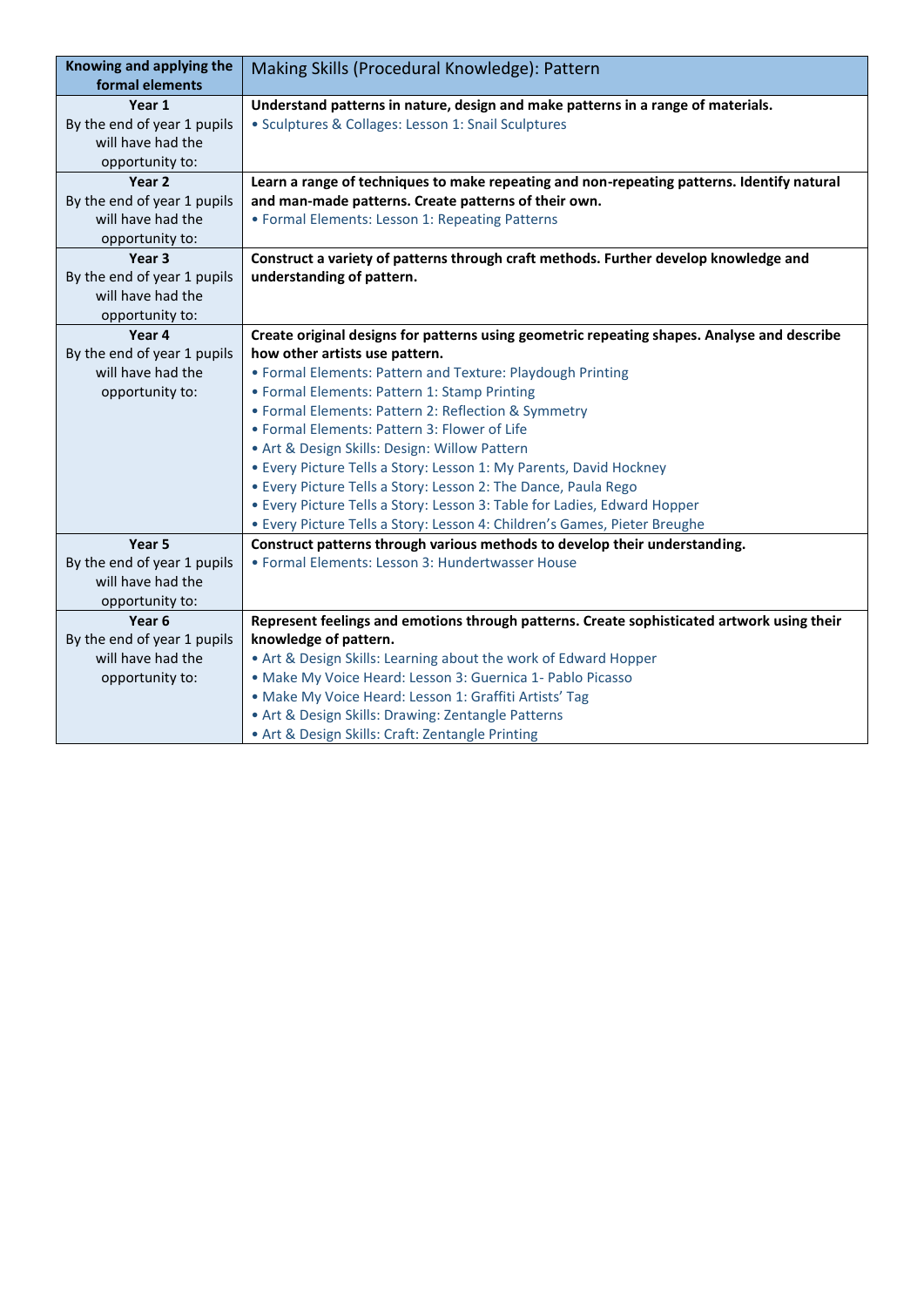| Knowing and applying the<br>formal elements | Making Skills (Procedural Knowledge): Shape                                                                         |
|---------------------------------------------|---------------------------------------------------------------------------------------------------------------------|
| Year 1                                      | Identify, describe and use shape for purpose.                                                                       |
| By the end of year 1                        | • Formal Elements: Lesson 1: Abstract Compositions                                                                  |
| pupils will have had the                    | · Sculptures & Collages: Lesson 4: Giant Spider Model Part 1                                                        |
| opportunity to:                             | · Sculptures & Collages: Lesson 5: Giant Spider Model Part 2                                                        |
| Year <sub>2</sub>                           | Compose geometric designs by adapting the work of other artists to suit their own ideas.                            |
|                                             |                                                                                                                     |
| By the end of year 1                        |                                                                                                                     |
| pupils will have had the                    |                                                                                                                     |
| opportunity to:                             |                                                                                                                     |
| Year <sub>3</sub>                           | Identify, draw and label shapes within images and objects. Create and form shapes from 3D                           |
| By the end of year 1                        | materials.                                                                                                          |
| pupils will have had the                    | • Formal Elements: Shape 1: Seeing Simple Shapes                                                                    |
| opportunity to:                             | • Formal Elements: Shape 2: Geometry                                                                                |
|                                             | • Formal Elements: Shape 3: Working with Wire                                                                       |
|                                             | · Prehistoric Art: Lesson 1: Exploring Prehistoric Art                                                              |
|                                             | · Prehistoric Art: Lesson 2: Charcoal Animals                                                                       |
| Year 4                                      | Create geometric compositions using mathematical shapes. Analyse and describe the use of<br>shape in artist's work. |
| By the end of year 1                        | · Formal Elements: Pattern 3: Flower of Life                                                                        |
| pupils will have had the                    | • Every Picture Tells a Story: Lesson 1: My Parents, David Hockney                                                  |
| opportunity to:                             | • Every Picture Tells a Story: Lesson 2: The Dance, Paula Rego                                                      |
|                                             | • Every Picture Tells a Story: Lesson 3: Table for Ladies, Edward Hopper                                            |
|                                             | · Every Picture Tells a Story: Lesson 4: Children's Games, Pieter Breughel                                          |
|                                             | • Every Picture Tells a Story: Lesson 5: Abstract Art, Fiona Rae                                                    |
| Year 5                                      | Composing original designs by adapting and synthesising the work of others. Analyse and                             |
|                                             | evaluate artists' use of shape.                                                                                     |
| By the end of year 1                        | • Design For Purpose: Lesson 3: Changing Spaces                                                                     |
| pupils will have had the                    |                                                                                                                     |
| opportunity to:                             |                                                                                                                     |
| Year <sub>6</sub>                           | Fluently sketch key shapes of objects when drawing. Create abstract compositions using                              |
| By the end of year 1                        | knowledge of other artists' work.                                                                                   |
| pupils will have had the                    | • Art & Design Skills: Learning about the work of Edward Hopper                                                     |
| opportunity to:                             | • Art & Design Skills: Design: Making a Hat                                                                         |
|                                             | · Make My Voice Heard: Lesson 1: Graffiti Artists' Tag                                                              |
|                                             | • Art & Design Skills: Craft: Zentangle Printing                                                                    |
|                                             | · Still Life: Lesson 2: Charcoal • Still Life: Lesson 3: Negative Medium                                            |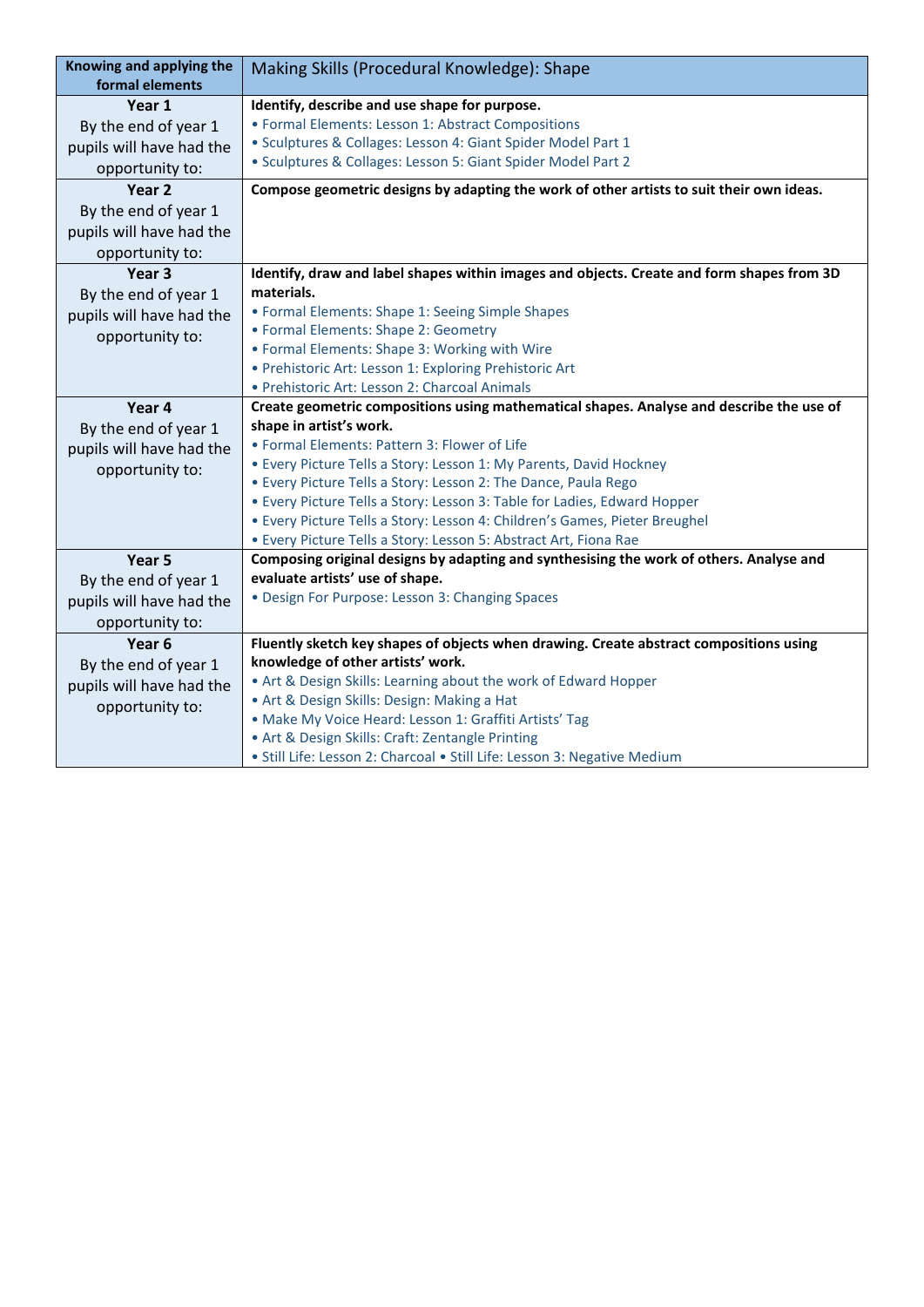| Knowing and applying the    | Making Skills (Procedural Knowledge): Texture                                            |
|-----------------------------|------------------------------------------------------------------------------------------|
| formal elements             |                                                                                          |
| Year 1                      | Use materials to create textures.                                                        |
| By the end of year 1 pupils | • Landscapes: Lesson 2: Beach Textures                                                   |
| will have had the           |                                                                                          |
| opportunity to:             |                                                                                          |
| Year <sub>2</sub>           | Identify and describe different textures. Select and use appropriate materials to create |
| By the end of year 1 pupils | textures.                                                                                |
| will have had the           | • Formal Elements: Lesson 2: Texture 1: Taking Rubbings                                  |
| opportunity to:             | • Formal Elements: Lesson 3: Texture 2: Frottage                                         |
| Year <sub>3</sub>           | Analyse and describe texture within artists' work.                                       |
| By the end of year 1 pupils | • Prehistoric Art: Lesson 5: Hands on a Cave Wall                                        |
| will have had the           |                                                                                          |
| opportunity to:             |                                                                                          |
| Year 4                      | Use a range of materials to express complex textures.                                    |
| By the end of year 1 pupils | • Formal Elements: Texture: Charcoal Mark Making                                         |
| will have had the           | • Formal Elements: Texture and Pattern: Playdough Printing                               |
| opportunity to:             | • Every Picture Tells a Story: Lesson 1: My Parents, David Hockney                       |
|                             | . Every Picture Tells a Story: Lesson 2: The Dance, Paula Rego                           |
|                             | • Every Picture Tells a Story: Lesson 3: Table for Ladies, Edward Hopper                 |
|                             | • Every Picture Tells a Story: Lesson 4: Children's Games, Pieter Breughel               |
| Year 5                      | Develop understanding of texture through practical making activities.                    |
| By the end of year 1 pupils | · Every Picture Tells a Story: Lesson 5: Magdalene Odundo                                |
| will have had the           | • Formal Elements: Lesson 3: Hundertwasser House                                         |
| opportunity to:             | • Formal Elements: Lesson 1: House Drawing                                               |
|                             | • Formal Elements: Lesson 2: House Monoprints                                            |
| Year <sub>6</sub>           | Understand how artists manipulate materials to create texture.                           |
| By the end of year 1 pupils | • Art & Design Skills: Craft: Zentangle Printing                                         |
| will have had the           | · Still Life: Lesson 4: Colour                                                           |
| opportunity to:             |                                                                                          |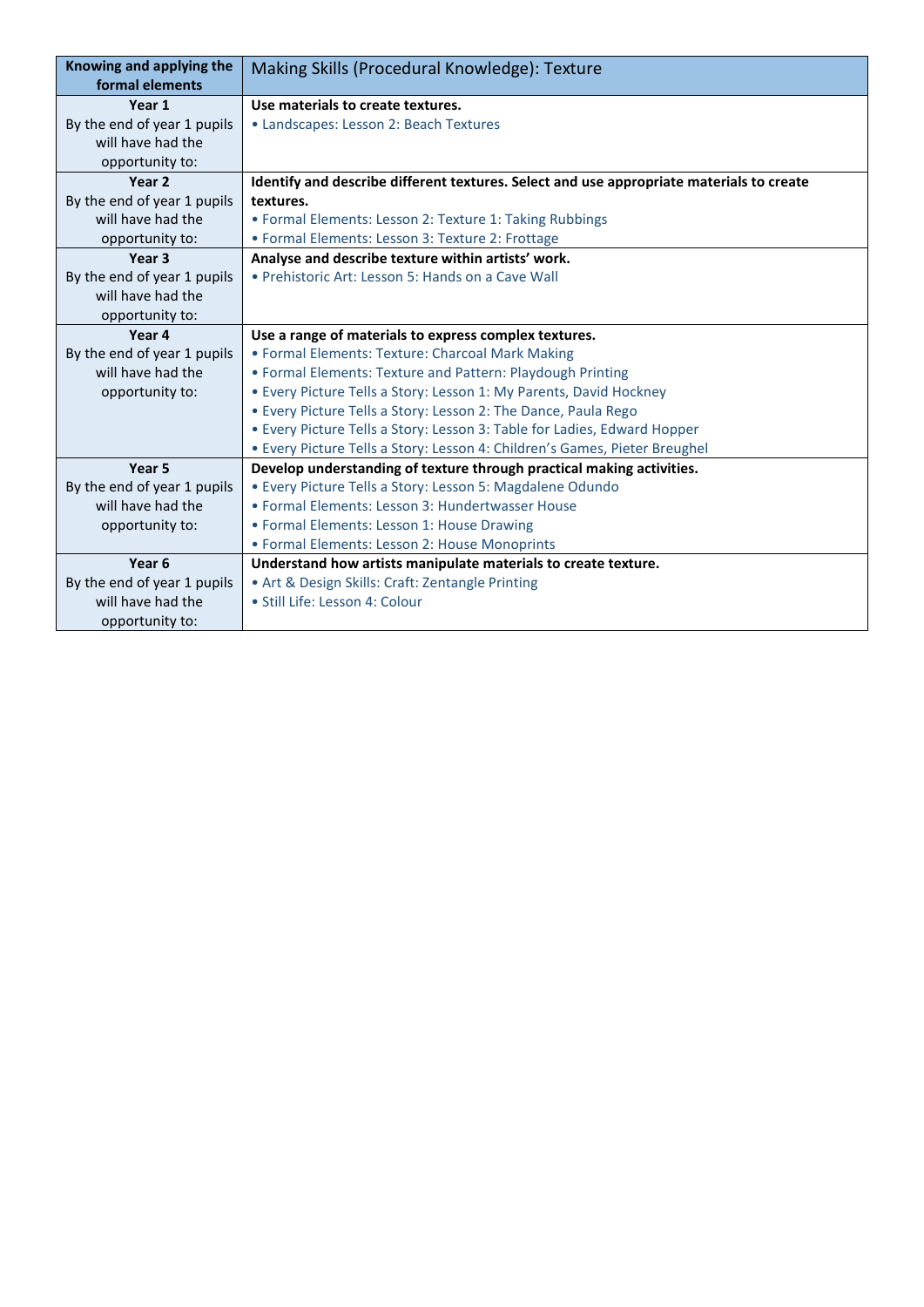| Knowing and applying the<br>formal elements | Making Skills (Procedural Knowledge): Tone                                                     |
|---------------------------------------------|------------------------------------------------------------------------------------------------|
| Year 1                                      | Understand what tone is and how to apply this to their own work.                               |
| By the end of year 1 pupils                 | • Landscapes: Lesson 3: Shades & Colours of the Sea                                            |
| will have had the                           |                                                                                                |
| opportunity to:                             |                                                                                                |
| Year 2                                      | Experiment with pencils to create tone. Use tone to create form when drawing.                  |
| By the end of year 1 pupils                 | • Formal Elements: Lesson 4: Tone 1: 3D Pencil Drawings                                        |
| will have had the                           | • Formal Elements: Lesson 5: Tone 2: 3D Colour Drawings                                        |
| opportunity to:                             |                                                                                                |
| Year 3                                      | Develop skill and control when using tone. Learn and use simple shading rules.                 |
| By the end of year 1 pupils                 | • Formal Elements: Tone 1: Four Rules of Shading                                               |
| will have had the                           | • Formal Elements: Tone 2: Shading from Light to Dark                                          |
| opportunity to:                             | • Art & Design Skills: Drawing: My Toy Story                                                   |
| Year 4                                      | Use a variety of tones to create different effects. Understand tone in more depth to create 3D |
| By the end of year 1 pupils                 | effects. Analyse and describe use of tone in artists' work.                                    |
| will have had the                           | • Art & Design Skills: Drawing: Still Life                                                     |
| opportunity to:                             | • Every Picture Tells a Story: Lesson 1: My Parents, David Hockney                             |
|                                             | . Every Picture Tells a Story: Lesson 2: The Dance, Paula Rego                                 |
|                                             | • Every Picture Tells a Story: Lesson 3: Table for Ladies, Edward Hopper                       |
|                                             | · Every Picture Tells a Story: Lesson 4: Children's Games, Pieter Breughel                     |
| Year 5                                      | Develop an increasing sophistication when using tone to describe objects when drawing.         |
| By the end of year 1 pupils                 | Analyse artists' use of tone.                                                                  |
| will have had the                           | • Formal Elements: Lesson 1: House Drawing                                                     |
| opportunity to:                             | • Formal Elements: Lesson 2: House Monoprints                                                  |
| Year 6                                      | Increase awareness of using tone to describe light and shade, contrast, highlight and shadow.  |
| By the end of year 1 pupils                 | Manipulate tone for halo and chiaroscuro techniques.                                           |
| will have had the                           | • Art & Design Skills: Learning about the work of Edward Hopper                                |
| opportunity to:                             | . Make My Voice Heard: Lesson 2: Kathe Kollwitz                                                |
|                                             | • Art & Design Skills: Craft: Zentangle Printing                                               |
|                                             | · Still Life: Lesson 2: Charcoal                                                               |
|                                             | · Still Life: Lesson 3: Negative Medium                                                        |
|                                             | · Still Life: Lesson 4: Colour                                                                 |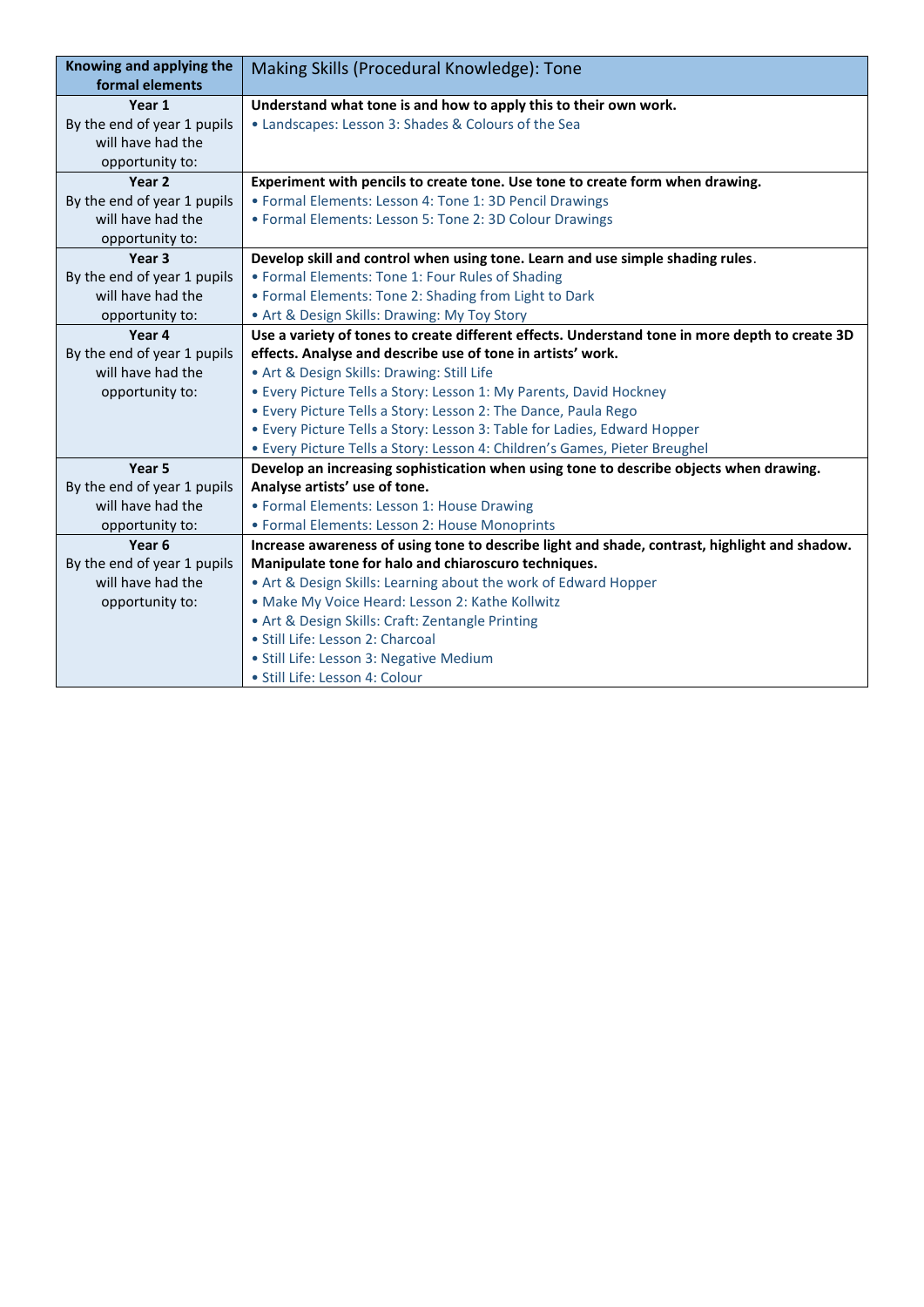|                                                  | <b>Generate Ideas: Sketchbooks</b>                                                         |
|--------------------------------------------------|--------------------------------------------------------------------------------------------|
|                                                  |                                                                                            |
| Year 1                                           | To use sketchbooks through teacher modelling. Use sketchbooks to record thoughts and ideas |
| By the end of year 1 pupils                      | and to experiment with materials.                                                          |
| will have had the                                | • Art & Design Skills: Introduction to Sketchbooks                                         |
| opportunity to:                                  | . Use sketchbooks throughout the year to record rough ideas and experiments                |
| Year <sub>2</sub>                                | To use sketchbooks more effectively through further teacher modelling. Use sketchbooks to  |
| By the end of year 1 pupils                      | record thoughts and ideas and to experiment with materials.                                |
| will have had the                                | • Art & Design Skills: Lesson 4: Design: Clarice Cliff Plates                              |
| opportunity to:                                  | • Formal Elements: Lesson 2: Texture 1: Taking Rubbings                                    |
| Year <sub>3</sub>                                | To use sketchbooks to generate ideas and record thoughts and observations. Make records of |
| By the end of year 1 pupils                      | visual experiments.                                                                        |
| will have had the                                | • Art & Design Skills: Craft & Design 1: Craft Puppets                                     |
| opportunity to:                                  | • Art & Design Skills: Craft & Design 2: Sock Puppets                                      |
|                                                  | • Art & Design Skills: Craft & Design 3: Shadow Puppets                                    |
|                                                  | · Prehistoric Art: Lesson 1: Exploring Prehistoric Art                                     |
| Year 4                                           | Use sketchbooks for planning and refining work, to record observations and ideas and       |
| By the end of year 1 pupils<br>will have had the | developing skill and technique.<br>. Art and Design Skills: Sketchbook Introduction        |
| opportunity to:                                  | • Every Picture Tells a Story: Lesson 1: My Parents, David Hockney                         |
|                                                  | . Every Picture Tells a Story: Lesson 2: The Dance, Paula Rego                             |
|                                                  | • Every Picture Tells a Story: Lesson 5: Abstract Art, Fiona Rae                           |
| Year <sub>5</sub>                                | Develop ideas through sketches, enhance knowledge, skill and technique using experimental  |
| By the end of year 1 pupils                      | media in sketchbooks.                                                                      |
| will have had the                                | • Art & Design Skills: Sketchbook Introduction                                             |
| opportunity to:                                  | • Formal Elements: Lesson 1: House Drawing                                                 |
|                                                  | • Formal Elements: Lesson 4: Be an Architect                                               |
|                                                  | • Formal Elements: Lesson 5: Monument                                                      |
|                                                  | • Art & Design Skills: Drawing: Picture the Poet                                           |
|                                                  | . Art & Design Skills: Little Inventors                                                    |
|                                                  | . Art & Design Skills: Learn About How Artists Work                                        |
|                                                  | · Design For Purpose: Lesson 1: Coat of Arms                                               |
|                                                  | · Design For Purpose: Lesson 2: Designing Spaces                                           |
| Year <sub>6</sub>                                | Make personal investigations and record observations in sketchbooks. Record experiments    |
| By the end of year 1 pupils                      | with media and try out new techniques and processes in sketchbooks.                        |
| will have had the                                | • Art & Design Skills: Introduction to Sketchbooks                                         |
| opportunity to:                                  | • Art & Design Skills: Design: Making a Hat                                                |
|                                                  | • Art & Design Skills: Learning about the work of Edward Hopper                            |
|                                                  | · Still Life: Lesson 1: Composition                                                        |
|                                                  | • Still Life: Lesson 5: Assembling the Memory Box                                          |
|                                                  | · Make My Voice Heard: Lesson 1: Graffiti Artists' Tag                                     |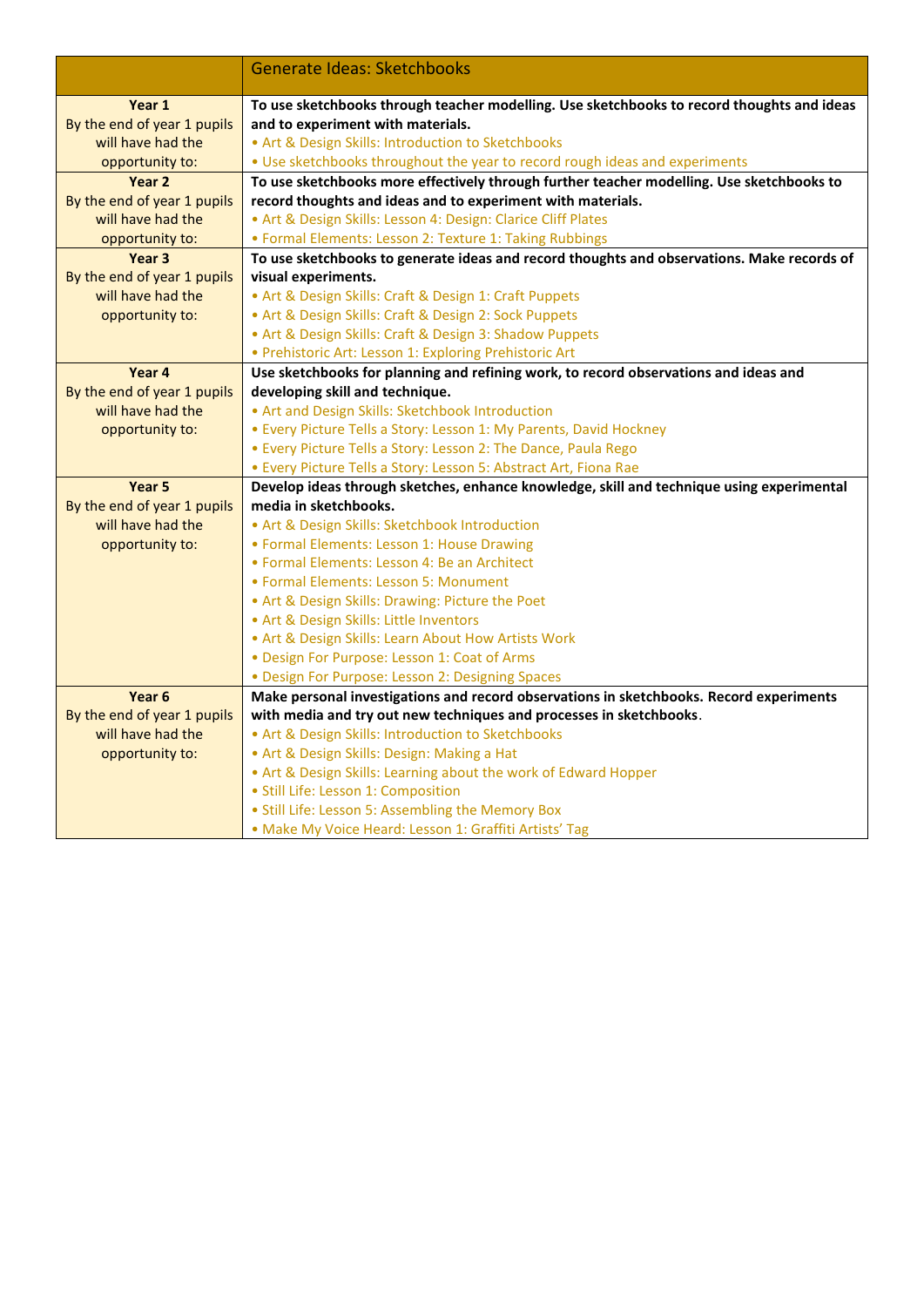|                             | <b>Generate Ideas: Creating original artwork</b>                                                                                                                  |
|-----------------------------|-------------------------------------------------------------------------------------------------------------------------------------------------------------------|
| Year 1                      | Explore and create ideas for purposes and intentions.                                                                                                             |
| By the end of year 1 pupils | • Formal Elements: Lesson 1: Abstract Compositions                                                                                                                |
| will have had the           |                                                                                                                                                                   |
| opportunity to:             |                                                                                                                                                                   |
| Year 2                      | Use artist sources to develop their own original artwork. Gaining inspiration for artwork from                                                                    |
| By the end of year 1 pupils | the natural world.                                                                                                                                                |
| will have had the           | • Art & Design Skills: Lesson 1: Drawing for Fun                                                                                                                  |
| opportunity to:             | · Human Form: Lesson 4: Opie Style Portrait                                                                                                                       |
| Year <sub>3</sub>           | Create personal artwork using the artwork of others to stimulate them.                                                                                            |
| By the end of year 1 pupils | • Art & Design Skills: Craft & Design 1: Craft Puppets                                                                                                            |
| will have had the           | • Art & Design Skills: Craft & Design 2: Sock Puppets                                                                                                             |
| opportunity to:             | • Art & Design Skills: Craft & Design 3: Shadow Puppets                                                                                                           |
|                             | . Prehistoric Art: Lesson 4: Painting on the Cave Wall                                                                                                            |
| Year 4                      | Use literary sources to inspire art. Express thoughts and feelings through the tactile creation                                                                   |
| By the end of year 1 pupils | of art. Manipulate materials to achieve desired effects. Represent ideas from multiple                                                                            |
| will have had the           | perspectives.                                                                                                                                                     |
| opportunity to:             | • Formal Elements: Texture and Pattern: Playdough Printing                                                                                                        |
|                             | • Formal Elements: Pattern 1: Stamp Printing                                                                                                                      |
|                             | • Art & Design Skills: Design: Optical Illusions                                                                                                                  |
|                             | • Art & Design Skills: Design: Willow Pattern                                                                                                                     |
|                             | • Art & Design Skills: Craft: Soap Sculptures                                                                                                                     |
| Year 5                      | • Every Picture Tells a Story: Lesson 5: Abstract Art, Fiona Rae<br>Express thoughts and feelings about familiar products. Design new architectural forms, design |
| By the end of year 1 pupils | and invent new products, link artwork to literary sources. Create and invent for purposes.                                                                        |
| will have had the           | • Formal Elements: Lesson 1: House Drawing                                                                                                                        |
| opportunity to:             | • Formal Elements: Lesson 2: House Monoprints                                                                                                                     |
|                             | • Formal Elements: Lesson 3: Hundertwasser House                                                                                                                  |
|                             | • Formal Elements: Lesson 4: Be an Architect                                                                                                                      |
|                             | • Formal Elements: Lesson 5: Monument                                                                                                                             |
|                             | . Art & Design Skills: Packaging Collage 1                                                                                                                        |
|                             | . Art & Design Skills: Packaging Collage 2                                                                                                                        |
|                             | • Art & Design Skills: Drawing: Picture the Poet                                                                                                                  |
|                             | • Art & Design Skills: Drawing: A Walking Line                                                                                                                    |
|                             | . Art & Design Skills: Little Inventors                                                                                                                           |
|                             | • Art & Design Skills: Learn About How Artists Work                                                                                                               |
|                             | · Design For Purpose: Lesson 1: Coat of Arms                                                                                                                      |
|                             | • Design For Purpose: Lesson 2: Designing Spaces                                                                                                                  |
|                             | • Design For Purpose: Lesson 3: Changing Spaces                                                                                                                   |
| Year <sub>6</sub>           | Develop personal, imaginative responses to a theme. Produce personal interpretations of                                                                           |
| By the end of year 1 pupils | cherished objects, show thoughts and feelings through pattern, create imaginative 3D forms                                                                        |
| will have had the           | to create meaning. Express ideas about art through messages, graphics, text and images.                                                                           |
| opportunity to:             | • Art & Design Skills: Craft: Zentangle Printing                                                                                                                  |
|                             | • Art & Design Skills: Design: Making a Hat                                                                                                                       |
|                             | • Make My Voice Heard: Lesson 5: Clay Sculptures                                                                                                                  |
|                             | · Make My Voice Heard: Lesson 1: Graffiti Artists' Tag                                                                                                            |
|                             | • Still Life: Lesson 5: Assembling the Memory Box                                                                                                                 |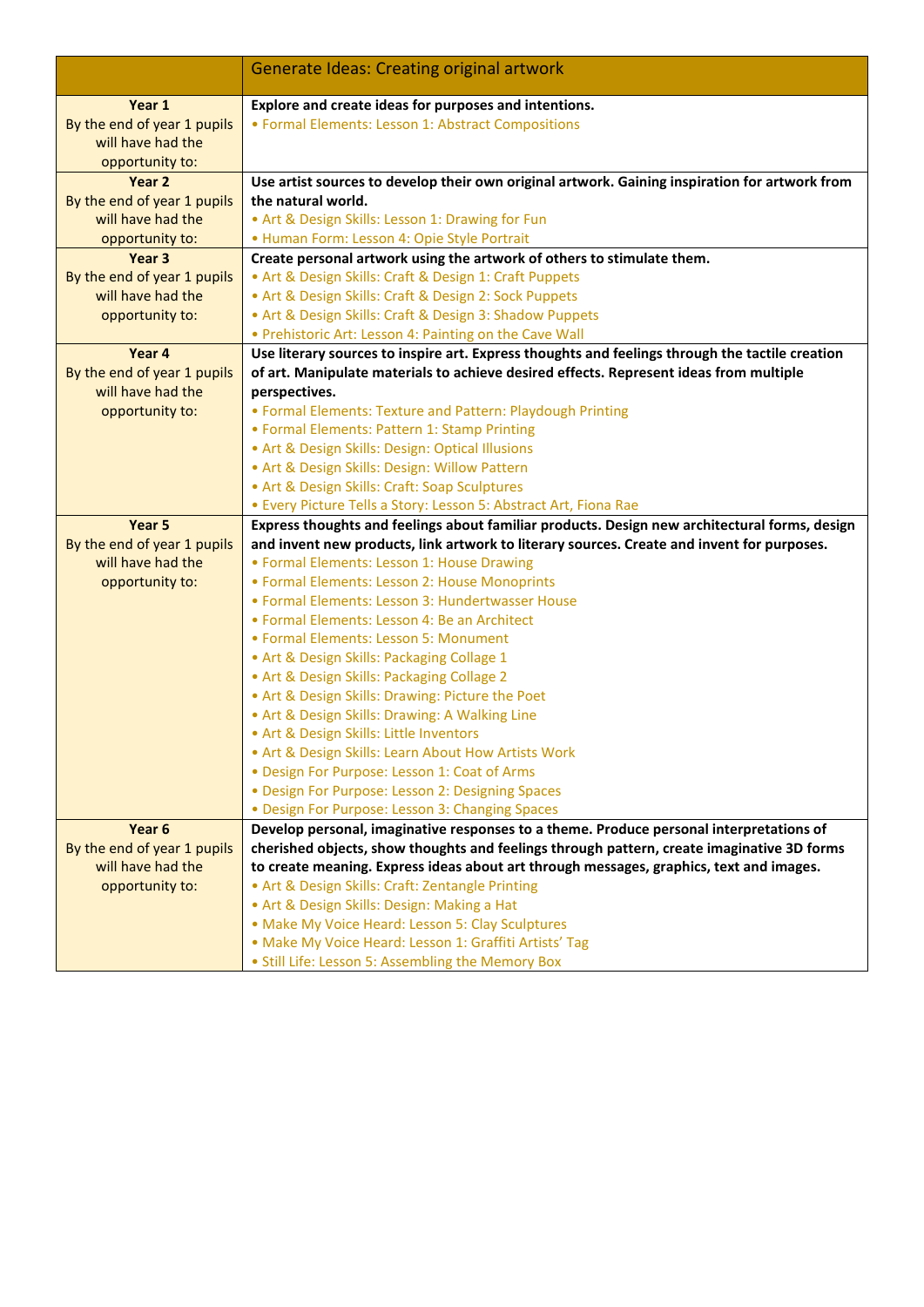|                                                  | Knowledge: Artists, craftspeople, designers                                                                                                                                  |
|--------------------------------------------------|------------------------------------------------------------------------------------------------------------------------------------------------------------------------------|
|                                                  |                                                                                                                                                                              |
| Year 1                                           | Study the work of the artists:                                                                                                                                               |
| By the end of year 1 pupils                      | • Beatrice Milhazes (Abstract) Formal Elements: Lesson 1: Abstract Compositions                                                                                              |
| will have had the                                | • Bridget Riley (Drawing) Formal Elements: Lesson 2: Exploring Line                                                                                                          |
| opportunity to:                                  | . David Hockney and Vija Celmins (Drawing) Formal Elements: Lesson 3: Making Wa                                                                                              |
|                                                  | . Vincent Van Gogh (Texture) Landscapes: Lesson 2: Beach Textures and Landscapes: Lesson 4:                                                                                  |
|                                                  | <b>Painting Over Texture</b>                                                                                                                                                 |
|                                                  | • Jasper Johns (Painting) Formal Elements: Lesson 5: Painting with Colour                                                                                                    |
|                                                  | • Renoir, Sorolla, Kroyer (Landscape) Landscapes: Lesson 1-5<br>. Louise Bourgeois (Sculpture) Sculptures & Collages: Lesson 4: Giant Spider Model Part 1 and                |
|                                                  | Sculptures & Collages: Lesson 5: Giant Spider Model Part 2                                                                                                                   |
| Year 2                                           | Study the work of the artists:                                                                                                                                               |
| By the end of year 1 pupils                      | • Max Ernst (Frottage) Formal Elements: Lesson 3: Frottage                                                                                                                   |
| will have had the                                | . Ed Ruscha (Shading, Tone) Formal Elements: Lesson 4: 3D Pencil Drawings                                                                                                    |
| opportunity to:                                  | • Clarice Cliff (Design) Art & Design Skills: Lesson 4: Design: Clarice Cliff Plates                                                                                         |
|                                                  | . Nancy McCrosky (Mural) Art & Design Skills: Lesson 2: Drawing: Shading                                                                                                     |
|                                                  | • Damien Hirst (Drawing) Human Form: Lesson 2: Skulls                                                                                                                        |
|                                                  | · Julian Opie (Portraits) Human Form: Lesson 4: Opie Style Portraits                                                                                                         |
|                                                  | • Edwina Bridgeman Human Form: Lesson 5: Clothes Peg figures                                                                                                                 |
| Year 3                                           | Study the work of the artists:                                                                                                                                               |
| By the end of year 1 pupils                      | • Carl Giles (Drawing) Art & Design Skills: Learning AboutCarl Giles                                                                                                         |
| will have had the                                | . Diego Velazquez (Tone) Art & Design Skills > Painting: Tints and Shades                                                                                                    |
| opportunity to:                                  | . Puppets: Art & Design Skills: Craft & Design: Puppets (3 Lessons)                                                                                                          |
|                                                  | . Prehistoric Artists: Prehistoric Art: Lesson 1: Exploring Prehistoric Art and Prehistoric Art:                                                                             |
|                                                  | Lesson 2: Charcoal Animals                                                                                                                                                   |
| Year 4                                           | Study the work of the artists:                                                                                                                                               |
| By the end of year 1 pupils<br>will have had the | · Luz Perez Ojeda Formal Elements: Lesson 1: Optical Illusions<br>. Paul Cezanne Art & Design Skills: Painting: Paul Cezanne                                                 |
| opportunity to:                                  | · Giorgio Morandi Art & Design Skills: Drawing: Still Life                                                                                                                   |
|                                                  | . David Hockney Every Picture Tells a Story: Lesson 1: My Parents, David Hockney                                                                                             |
|                                                  | . Paula Rego Every Picture Tells a Story: Lesson 2: The Dance, Paula Rego                                                                                                    |
|                                                  | . Edward Hopper Every Picture Tells a Story: Lesson 3: Table for Ladies, Edward Hopper                                                                                       |
|                                                  | · Pieter Brueghel Every Picture Tells a Story: Lesson 4: Children's Games, Pieter Breughel                                                                                   |
|                                                  | · Fiona Rae Every Picture Tells a Story: Lesson 5: Abstract Art, Fiona Rae                                                                                                   |
|                                                  | • Barbara Hepworth Art & Design Skills: Craft: Soap Sculptures                                                                                                               |
| Year 5                                           | Study the work of the artists:                                                                                                                                               |
| By the end of year 1 pupils                      | . Hundertwasser Formal Elements: Lesson Three: Hundertwasser House                                                                                                           |
| will have had the                                |                                                                                                                                                                              |
| opportunity to:                                  |                                                                                                                                                                              |
| Year <sub>6</sub>                                | Study the work of the artists:                                                                                                                                               |
| By the end of year 1 pupils                      | • Claude Monet Art & Design Skills: Painting: Impressionism                                                                                                                  |
| will have had the                                | . William Morris Art & Design Skills: Craft: Zentangle Printing                                                                                                              |
| opportunity to:                                  | • Edward Hopper Art & Design Skills: Learning about the work of Edward Hopper<br>. Kathe Kollwitz Make My Voice Heard: Lesson 2: Kathe Kollwitz, Make My Voice Heard: Lesson |
|                                                  | 5: Clay Sculptures                                                                                                                                                           |
|                                                  | . Pablo Picasso Make My Voice Heard: Lesson 3: Guernica 1 - Pablo Picasso, Make My Voice                                                                                     |
|                                                  | Heard: Lesson 4: Guernica 2 - Pablo Picasso                                                                                                                                  |
|                                                  | . Mark Wallinger Make My Voice Heard: Lesson 5: Clay Sculptures                                                                                                              |
|                                                  | . Paul Cezanne, Jaromir Funke, Ben Nicholson Still Life: Lesson 1: Still Life Composition and Still                                                                          |
|                                                  | Life: Lesson 2: Charcoal Still Life                                                                                                                                          |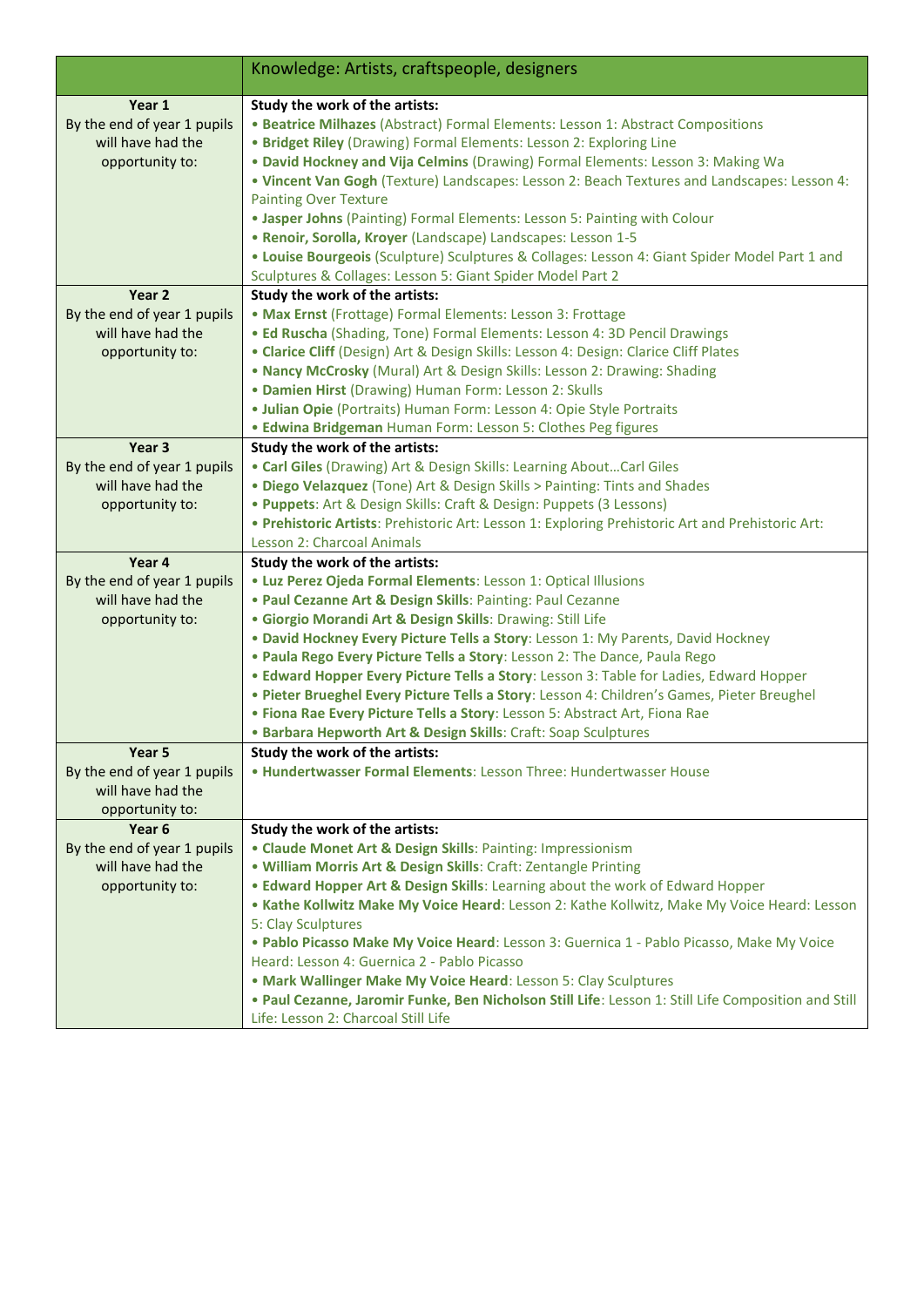|                             | Evaluation: Identify similarities and differences to others' work                            |
|-----------------------------|----------------------------------------------------------------------------------------------|
| Year 1                      | Recognise and describe key features of their own and other's work.                           |
| By the end of year 1 pupils | • Landscapes: Lesson 1-5                                                                     |
| will have had the           |                                                                                              |
| opportunity to:             |                                                                                              |
| Year 2                      | Compare other's work, identifying similarities and differences.                              |
| By the end of year 1 pupils | • Art & Design Skills Lesson 4: Design: Clarice Cliff Plates                                 |
| will have had the           | • Formal Elements: Lesson 3: Texture 2: Frottage                                             |
| opportunity to:             |                                                                                              |
| Year 3                      | Discuss own and other's work using an increasingly sophisticated use of art language (formal |
| By the end of year 1 pupils | elements).                                                                                   |
| will have had the           | • Art & Design Skills: Craft & Design: Puppets 3 lessons                                     |
| opportunity to:             | • Prehistoric Art: Lesson 4: Painting on a Cave Wall                                         |
| Year 4                      | Build a more complex vocabulary when discussing your own and others' art.                    |
| By the end of year 1 pupils | • Every Picture Tells a Story: Lesson 1: My Parents, David Hockney                           |
| will have had the           | • Every Picture Tells a Story: Lesson 3: Table for Ladies, Edward Hopper                     |
| opportunity to:             |                                                                                              |
| Year 5                      | Develop a greater understanding of vocabulary when discussing their own and others' work.    |
| By the end of year 1 pupils |                                                                                              |
| will have had the           |                                                                                              |
| opportunity to:             |                                                                                              |
| Year 6                      | Use the language of art with greater sophistication when discussing own and others art.      |
| By the end of year 1 pupils | · Make My Voice Heard: Lesson 3: Guernica 1 - Pablo Picasso                                  |
| will have had the           |                                                                                              |
| opportunity to:             |                                                                                              |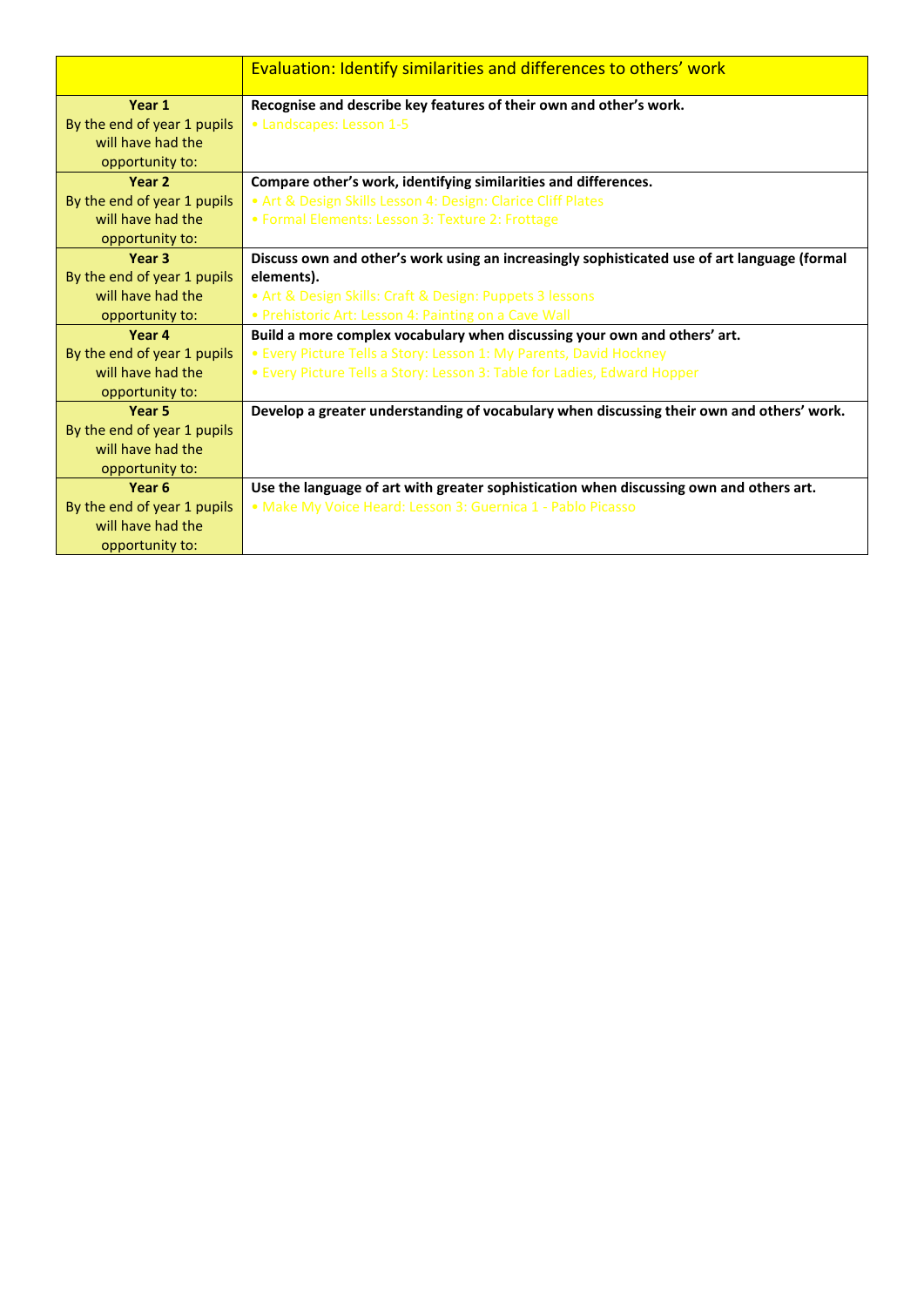|                             | <b>Evaluation: Reflecting</b>                                                             |
|-----------------------------|-------------------------------------------------------------------------------------------|
| Year 1                      | Describe what they feel about their work and the art of others.                           |
| By the end of year 1 pupils |                                                                                           |
| will have had the           |                                                                                           |
| opportunity to:             |                                                                                           |
| Year 2                      | Describe choices and preferences using the language of art.                               |
| By the end of year 1 pupils | • Art & Design Skills: Lesson 2: Drawing: Shading                                         |
| will have had the           | • Art & Design Skills: Lesson 5: Craft: Weaving a Picture                                 |
| opportunity to:             | • Human Form: Lessons 1-5                                                                 |
| Year 3                      | Reflecting on their own work in order to make improvements.                               |
| By the end of year 1 pupils | • Art & Design Skills: Craft & Design: Puppets (3 lessons)                                |
| will have had the           | • Prehistoric Art: Lesson 4: Painting on a cave wall                                      |
| opportunity to:             |                                                                                           |
| Year 4                      | Use their own and other's opinion of work to identify areas of improvement.               |
| By the end of year 1 pupils |                                                                                           |
| will have had the           |                                                                                           |
| opportunity to:             |                                                                                           |
| Year 5                      | Regularly analysing and reflecting on their intentions and choices.                       |
| By the end of year 1 pupils | • Art & Design Skills: Drawing: A Walking Line                                            |
| will have had the           | . Art & Design Skills: Little Inventors                                                   |
| opportunity to:             | • Art & Design Skills: Learn about Artists                                                |
|                             | • Art & Design Skills: Drawing: Picture the Poet                                          |
| Year <sub>6</sub>           | Give reasoned evaluations of their own and others work which takes account of context and |
| By the end of year 1 pupils | intention.                                                                                |
| will have had the           | • Make My Voice Heard: Lesson 4: Guernica 2 - Pablo Picasso                               |
| opportunity to:             | • Make My Voice Heard: Lesson 5: Clay Sculptures                                          |